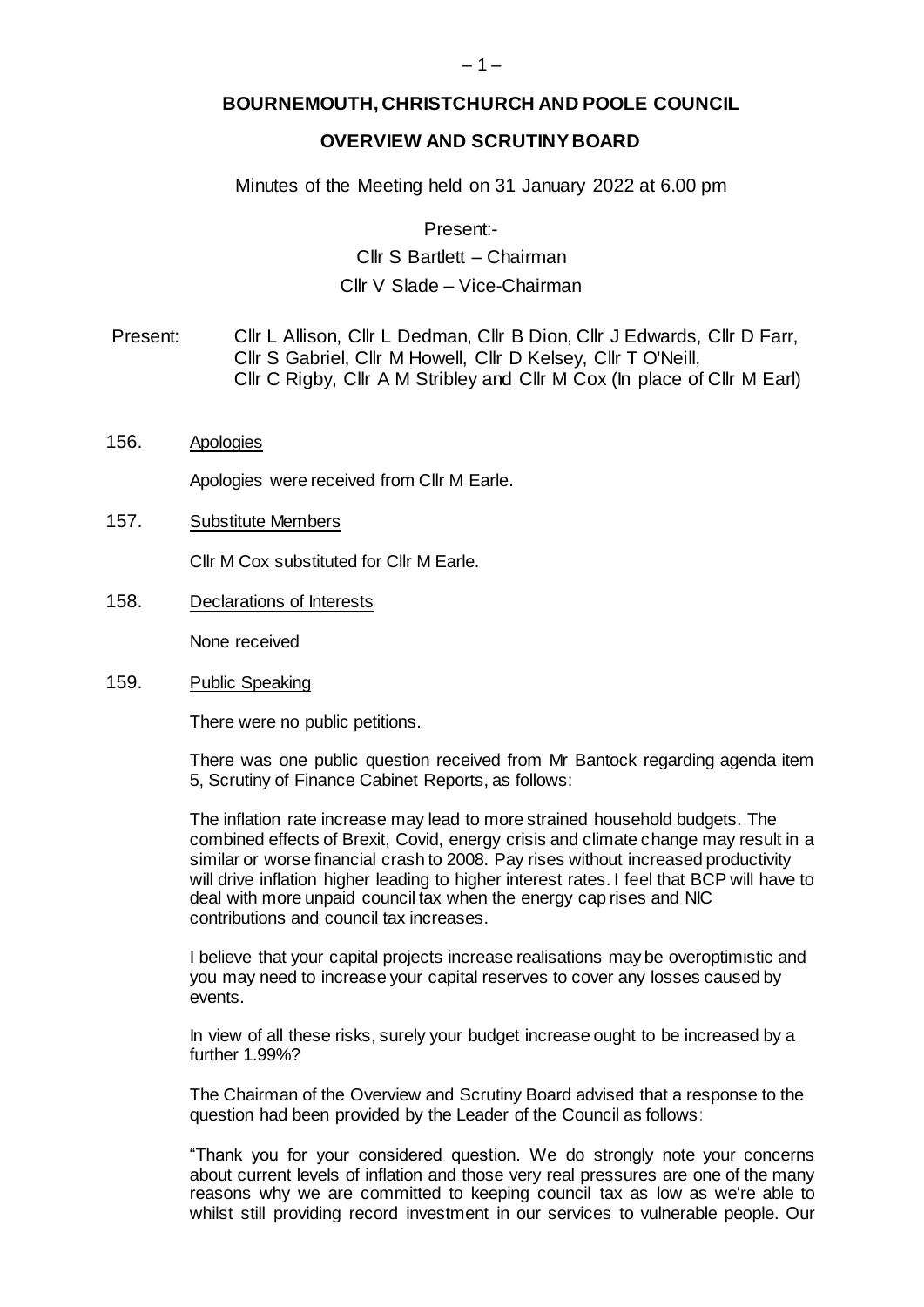low council tax policies in this and our previous budget have collectively saved our Residents over £11m over two years.

We have a significant asset base and believe that there is opportunity to look to utilising those assets more commercially in delivering long term financial sustainability before stretching the council taxpayer further."

The following Public Statement has been received from Mrs Chapman, local resident:

BCP's residents face a 4% council tax increase despite government's maximum of 3%. The harmonisation programme allowed some deferrals.

So the alleged savings of £45.3 million needs to be looked at extremely sceptically as councillors have noted. BCP residents must be told the truth about where their money is going.

#### 160. Scrutiny of Finance Related Cabinet Reports

The Chairman introduced this item and advised that the **Budget and Medium-Term Financial Plan (MTFP) 2022/2 and Housing Revenue Account (HRA) Budget Setting 2022/23 would be taken together** and asked all parties in the meeting contribute to a constructive discussion of the issues in a respectful way. The Chairman then invited the Leader of the Council to introduce the reports. The Leader and Portfolio Holder for Transformation and Finance presented the reports, copies of which had been circulated to each member and which appear as Appendices 'A' and 'B' to these minutes in the Minute Book. The Portfolio Holder and Chief Financial Officer responded to comments and questions from the Board, details included:

- A Councillor advised that residents views that they had been made aware of included that the issues outlined in the budget were not what the Council should be focused on, that much of the content went against sensible financial practice, that loans were being used to hold down council tax at the cost of borrowing, which was effectively financial engineering and that Councils should be run service providers rather becoming involved with issues they shouldn't be. The Leader responded that the Council would be investing £50million and would deliver in the region of £1billion of savings over a 20-year period. They felt that this was good financial planning and the right thing to do at this time. However, it was understood that it was a choice regarding the level of council tax set.
- The Chairman commented on the cost of transformation and the mechanism being used to fund it. The cost had increased significantly with savings being realised at the end of the time-period. It was noted that there were risks and that this was not what people were used to which had raised a number of concerns about this approach. A Councillor commented on the Section 151 financial warning flags across the report. The Leader responded that it was fair to say that this was a step change in financial strategy. The Council, now the tenth largest unitary authority in the country, was a very different organisation to the preceding authorities. The Council was not selling off assts in order to ensure that they would be retained for future generations. The Leader acknowledged that comments made around transformation were valid, but the programme was fundamental in achieving 5-year and ongoing financial sustainability. The Council was now in a position of looking towards a solid, balanced 5-year Medium Term Financial Plan, which was not a position the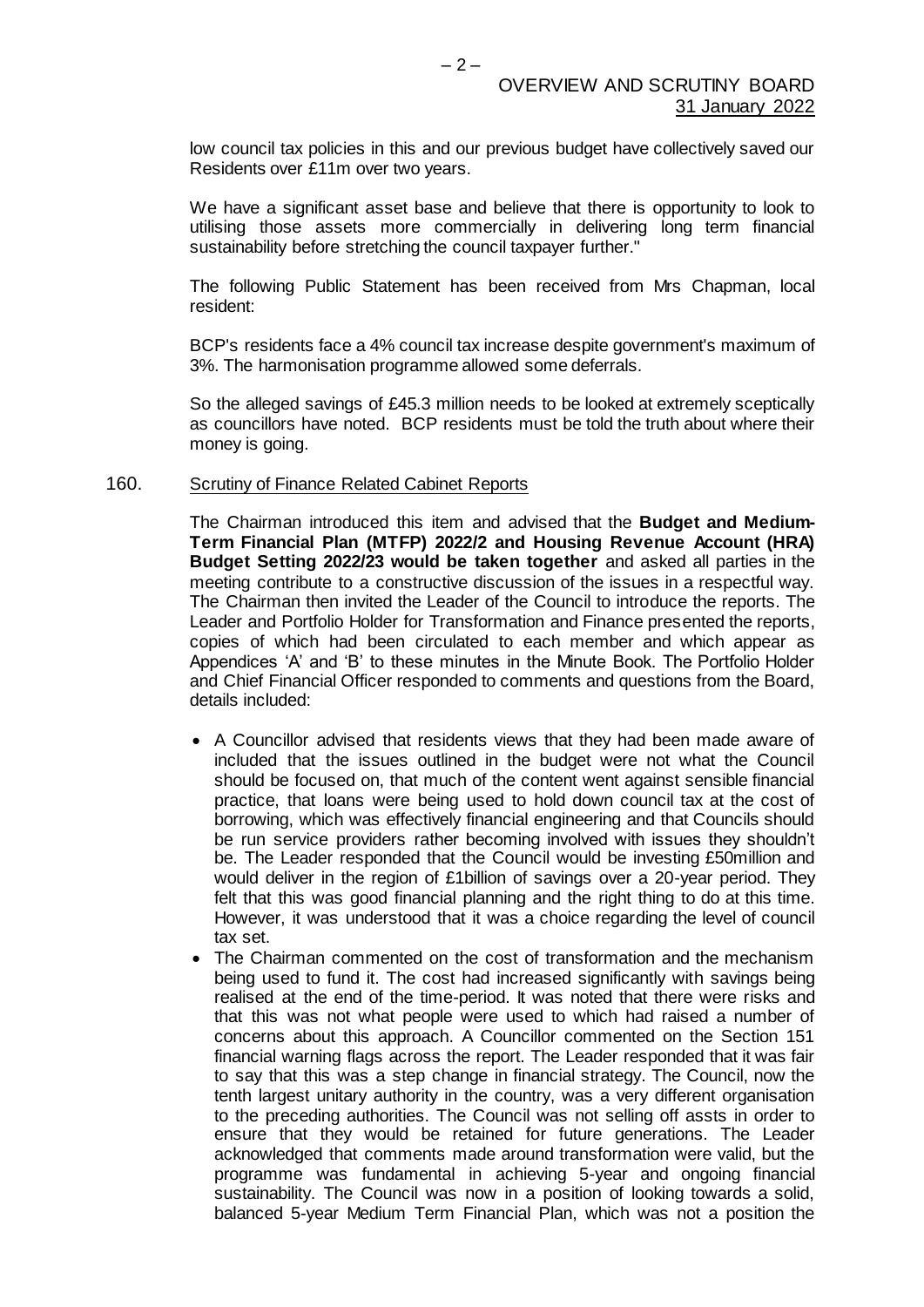Council had always been in. It was noted that the level of debt for the Council was much smaller than other councils of a similar size.

- The Leader advised that the Council would be delivering investment and retaining assets with utilising what was available to invest in future savings.
- A Councillor commented that the lower council tax increase was only positive if services were fully and regularly delivered. It was noted that savings had not been achieved previously and there were assumptions made in the report in terms of increases in inflation and the Leader was asked whether it would be possible to achieve the indicated savings for future years. The Leader commented that the Council was moving towards being £50million per year more efficient with the support of the fantastic partner the Council had in KPMG. The current administration had taken over in the middle of the pandemic and needed to look at what should be taken forward in terms of the transformation programme. It was crucial that transformation was done right and not rushed. Therefore, certain changes in terms of savings were taken in particular to ensure that systems were in place to make the changes effectively and reduce pressures before moving forward. There needed to be an understanding on a service level transformation in order to find extra capacity within Children's and Adult services, in order to fund longer term savings. The Leader commented that they did not feel the need to increase council tax and it was entirely right to look at a low council tax increase in the current climate. The Council were not selling assets and wanted to create a sustainable financial strategy into the future.
- A Councillor commented that the report indicated a loss of £5.2million from the Bournemouth Development Company and questioned if there was an issue of mismanagement and failure on behalf of the administration. In relation to the Bournemouth Development Company the Leader advised that provision for £5.2 million had been made whilst the winter gardens scheme was reassessed.
- A Board member asked what the biggest challenges were regarding transformation. It was noted that the cost had significantly increased. This was due to additional staff needing to do transformation work but not able to do their current jobs. There were no issues five months ago with regards to the significant increases in the transformation costs. The Leader noted that there was very little headroom to move things forward and some extra space needed to be created to allow for transformation work. KPMG had requested that this needed to be done to move forward with transformation. It was explained that staff time allocated to the transformation programme would allow for it to be funded differently through the use of capital receipts. The Corporate Director for Transformation and Resources advised that he had stated previously that there would be a need for additional funding and it was noted that the overall costs for transformation were higher than when the programme was established nearly two years ago.
- Recording of staff time would need to be at a level acceptable to auditors. A majority of the mechanisms needed for this were already in place.
- Issues were raised concerning the flexible use of capital receipts particularly in relation to the proposals regarding beach huts. The Chief Financial Officer advised that section 63 of the report showed that £5.5million had already been received in capital receipts and there were other known receipts which were working through the system which would provide approximately £12 million additional funding available for service transformation.
- The government had stated that there would be some changes to the guidance in relation to the flexible use of capital receipts but this had not yet been received, the current regulations were due to expire on 31 March 2022, information received in respect of the local government finance settlement was that the government intended to extend the regulations and current criteria.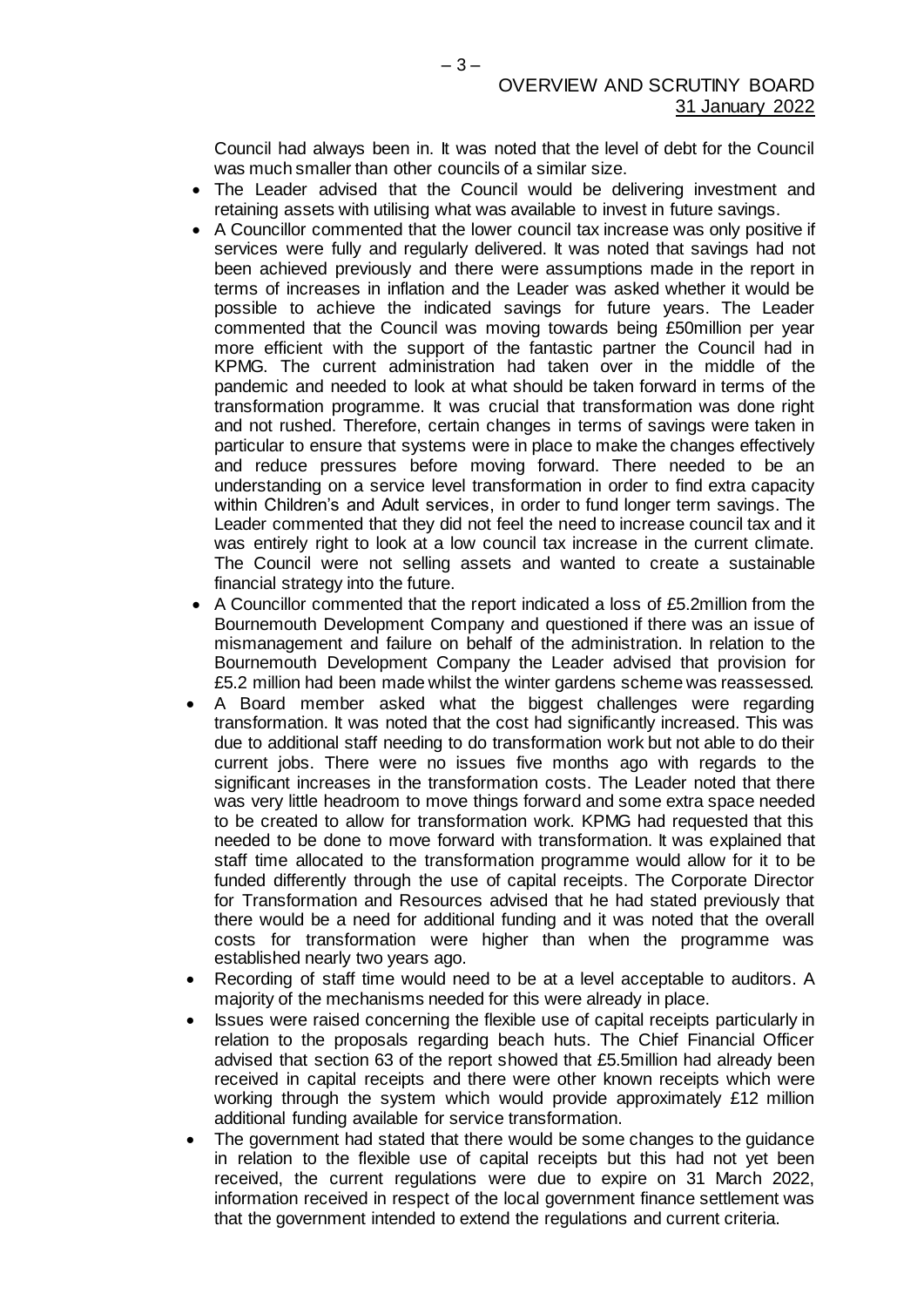- A Board member questioned whether the existing staff being utilised for the purpose of transformation were either not doing the job they were supposed to be doing or was it intended to make them redundant at the end of the transformation process. It was felt that sooner or later Flexible Use of Capital Receipts - FUCR regulations would be withdrawn. It was reiterated that the Council could not keep selling off things to pay for the way we live and according to the budget the Council was not living within its means to the tune of £20-30million. The non-traditional approach being utilised needed to be thought about very carefully. The Chief Financial Officer clarified that the regulations were introduced in 2016 and not as a consequence of the covid pandemic.
- There were concerns raised about sale of beach huts to another company but there was no information about whether this would be a wholly or majority owned company. It was noted that this had yet to be confirmed but the Council would retain control of any company. The Council would be keeping more money in the pockets of residents. There would be an opportunity to consider how beach huts were funded in future.
- A Board member commented that the budget was using additional reserves to support spending, including earmarked reserves. It was putting £700k into one reserve and taking out £30m from another reserve. An increase in Council tax would be preferable to other measures being taken. The Leader responded that the Council was being more ambitious in terms of transformation and currently there was the ability to finance and fund this better than previously. The Leader confirmed that he felt a lower increase in council tax was preferable.
- In responding to the query the Leader advised that the Council was below average in terms of reserves and was currently increasing its unearmarked reserves.
- A Board member noted that Future Places started less than 6 months ago and there was already £1.7m in salaries for part-time staff, not even living in the area. The Leader felt that this demonstrated confidence in the Council as it had been able to attract a fantastic team of nationally significant and renowned people. The Council was investing more into this and asking them to do more for it. The Leader expected that there would be ambitious projects coming forward in the next 12 months.
- In response to a query the Leader advised that he had asked for areas in Adults and Children's Social Care to be looked into and space created to address the increases in budget pressures in these areas. Investment was needed in this area to ensure that the service areas could be doing the things they wanted to do and change the way some of the services had been delivered.
- A Councillor commented that they supported the intention of keeping the increase in council tax down, but a number of residents had expressed discomfort with the large risks being taken compared to previous budgets.
- In relation to beach huts a Board member questioned how the sale would affect the loss in rental revenue. The Leader advised that they would be taking the majority of funding up front and then banking £3m per year over the next several years. The risk was negligible in terms of an income generating asset and it was guaranteed that there would be more investment in the beaches with a better product. The Chief Financial Officer advised that section 77 of report outlined securitisation of the income stream. The proposal related to £5.1 of net income from beach huts. The Council would give the company a loan with a repayment of £0.7m per annum. Further detail would need to come forward on the issue of beach hut projects which were already subject to the repayment of prudential borrowing.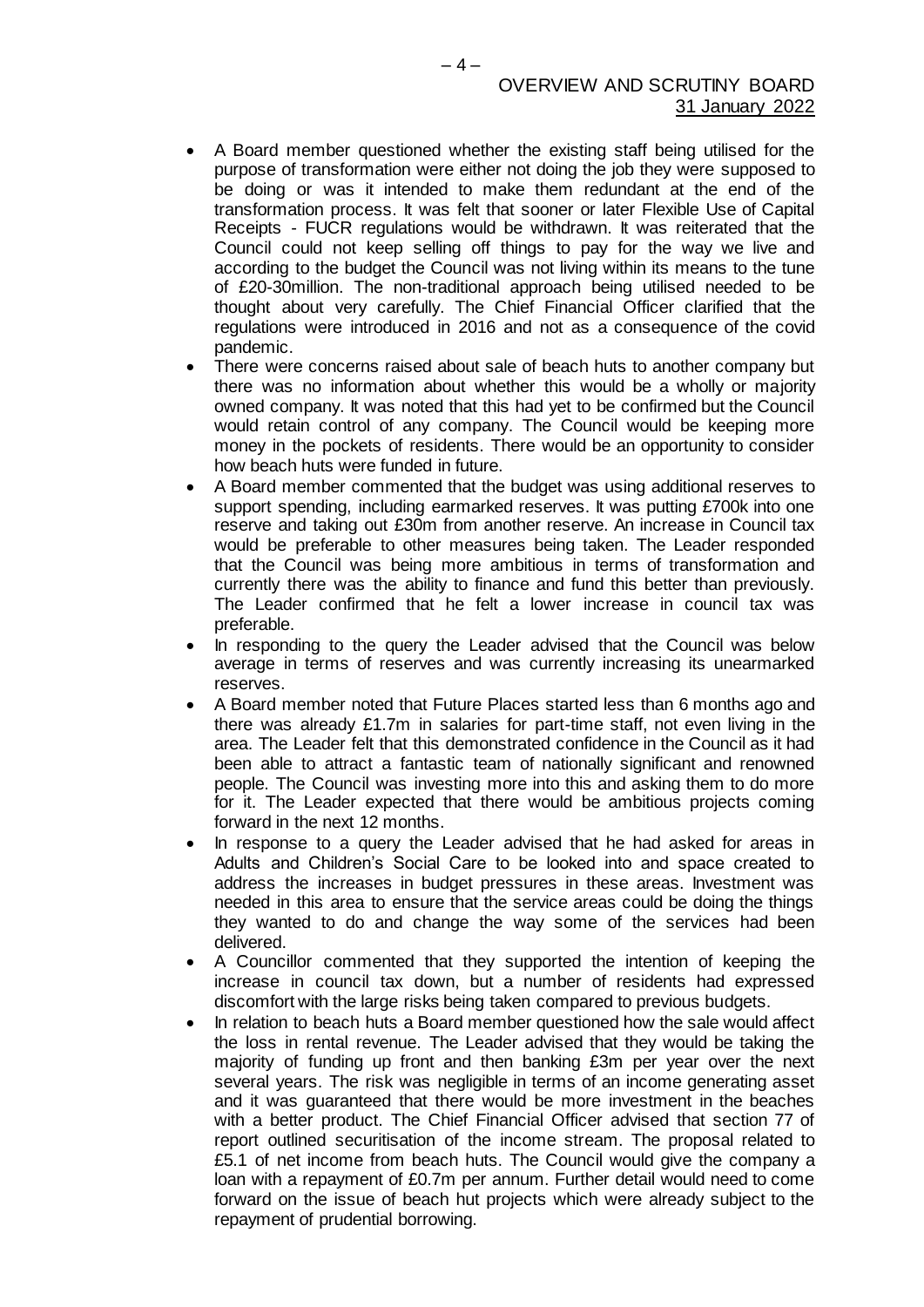- There were further concerns raised with the increased cost of transformation and also staff engagement and satisfaction with the way things were progressing. The Leader advised that there were previously working with a net nil cost position around staffing but in terms of increased confidence around finances the intention was now to deliver extra investment into staffing when the point of delivery of savings were reached. The Leader advised that they were trying to take transformation forward in the right way to ensure that savings and efficiencies were made at the right time. The Chief Financial Officer advised that the table at figure 5 of report indicated that the pay and grading project had a cost of £9.1 million in the year 2024/25.
- A Board member commented that the area was a leading destination but there was a need to invest in services as there were areas in need. More ambition was required as assuredly the Council could not continue as currently if there was a need to generate future savings. The Leader agreed that there were areas of the conurbation which required investment, places needed to be brought up to the standard of the natural environment.
- A Board member asked about the rules on debt as advised by government, what the permissible level was and how the risk was considered in terms of the budget due to inflationary pressures. The Council was currently at the bottom of the third quartile of councils in terms of debt levels. There was significant headroom to invest further. The Chief Financial Officer advised that it was the Council's duty to set its own debt limits. The Council had decided to extend its debt limits to provide extra headroom in addition to that already in place. The Board was advised of the Council's allocated debts and that there was currently £18.5 million of unallocated debt. There would be a flexibility to renew this on an annual basis to allow the Council to meet future challenges
- A Board member raised concerns regarding the overall approach to the budget and use of public money and related concerns raised by residents. The Leader responded that there was nearly £25 million extra being invested this year. The Council was committed to delivering services particularly for adults and children. Although some were not happy with the approach it did not mean that it was not in the residents' interest for the Council to be commercially driven. It would mean that the Council could continue to invest in those services for vulnerable people. The Leader agreed that it wasn't our money and that was why it was important to take as little of that money as possible.
- A Councillor commented that when the Leader referred to the Council's assets a number of these were not really financial assets, for example Poole Park was not an asset which generated income or would hopefully ever be sold. The Councillor asked whether there were other assets which could be considered to be utilised in the same way the beach huts were. The Leader commented that it was important to utilise assets in order to maximise value from them such as with plans for Poole or Christchurch Civic Centres. Assets would not be disposed of unless they were really surplus and not required, further capital receipts were not required at present.
- It was noted that there was an additional £5 million allocated to the Winter Gardens scheme, this was a challenging scheme but was on target. However, according to the report additional options were continuing to be explored. The Leader was asked to what extent was the design being redeveloped and if the original scheme was no longer deliverable. The Board was advised that this was not new money, but it was prudent to recognise that the money had been spent. The Winter Gardens was a great scheme, and it would be excellent if delivered on the site in isolation, but the future places team had been asked to look at all the key sites and move this forward.
- A Councillor requested further information on the proposals for beach huts and plans for the company which will own and run them, for example would rents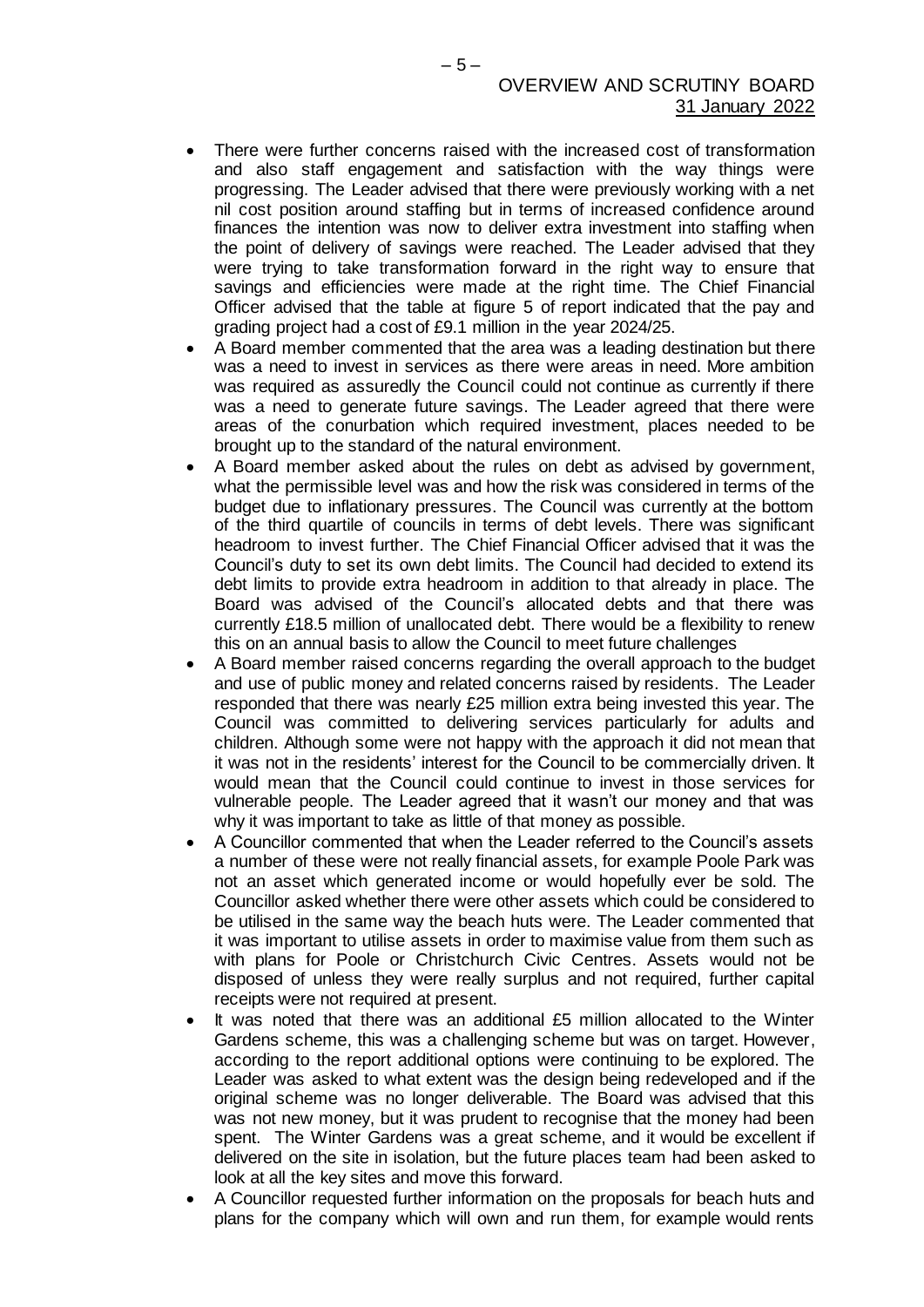be increased in future or would there be controls in place. The Leader advised that the Council would be the controllers of the company and could decide who would be directors and whether there would be any remuneration. There would be an investment in these assets, and this should be beneficial to beach hut owners. Businesses were not just set up to make profits but to do what the Council want them to do. Rental increases were unlikely to be affected any differently from how they were at present in Council ownership.

 There was a concern raised that there was no report on the beach huts along with the budget report. Much of the information provided by the leader on this issue was not included within the report and they had been advised that this information hadn't yet been decided. The report referred to a dividend which would be paid back to the Council which indicated that there would be a profit from this and that the company would have to pay tax on this. The Leader advised that he knew what he wanted to bring forward on this but there was no paper written. However, part of due diligence on this would be to get behind and to clarify the situation which may depend on the type of company and how it was formed.

Following the questions and debate a motion was put and seconded that the Overview and Scrutiny Board expresses its concern over the disposal of beach huts into an SBV and request the cabinet to think again and that the Board ask Cabinet to look for more options to reduce risk, increase savings and increase sustainable income.

There was some debate on the motion and concerns were raised that it was too narrow in its focus and should be concerned by the wider capital approach. Others supported the recommendation as action needed to be take now. The Chairman commented that the report did outline that the position on beach huts would have to be revisited if necessary. Following consideration, the motion was put to the vote which was lost.

Voting: 6 in favour, 7 against, 1 abstention

A further motion for a recommendation to Cabinet was then put, that the Overview and Scrutiny Board:

#### **RECOMMENDED: That the administration develops a Plan B in the event the government cancels the FUCR regs or amends them leaving a hole up to £54 million in the 2022/23 budget.**

Voting: 7 in favour, 7 against.

The Chairman used his casting vote to carry the motion.

**2021/22 Budget Monitoring at Quarter 3** – The Leader of the Council and Portfolio Holder for Transformation and Finance presented the report, a copy of which had been circulated to each member of the Board and which appears as Appendices 'C' to these minutes in the Minute Book. The Portfolio Holder and Chief Financial Officer responded to comments and questions from the Board, details included:

• It was noted that the £3milllion missing from the transformation savings were not referred to within the report which raised concerns on meeting savings targets in the future. A Councillor commented that although £40 million in savings had already been made the next tranche of savings would be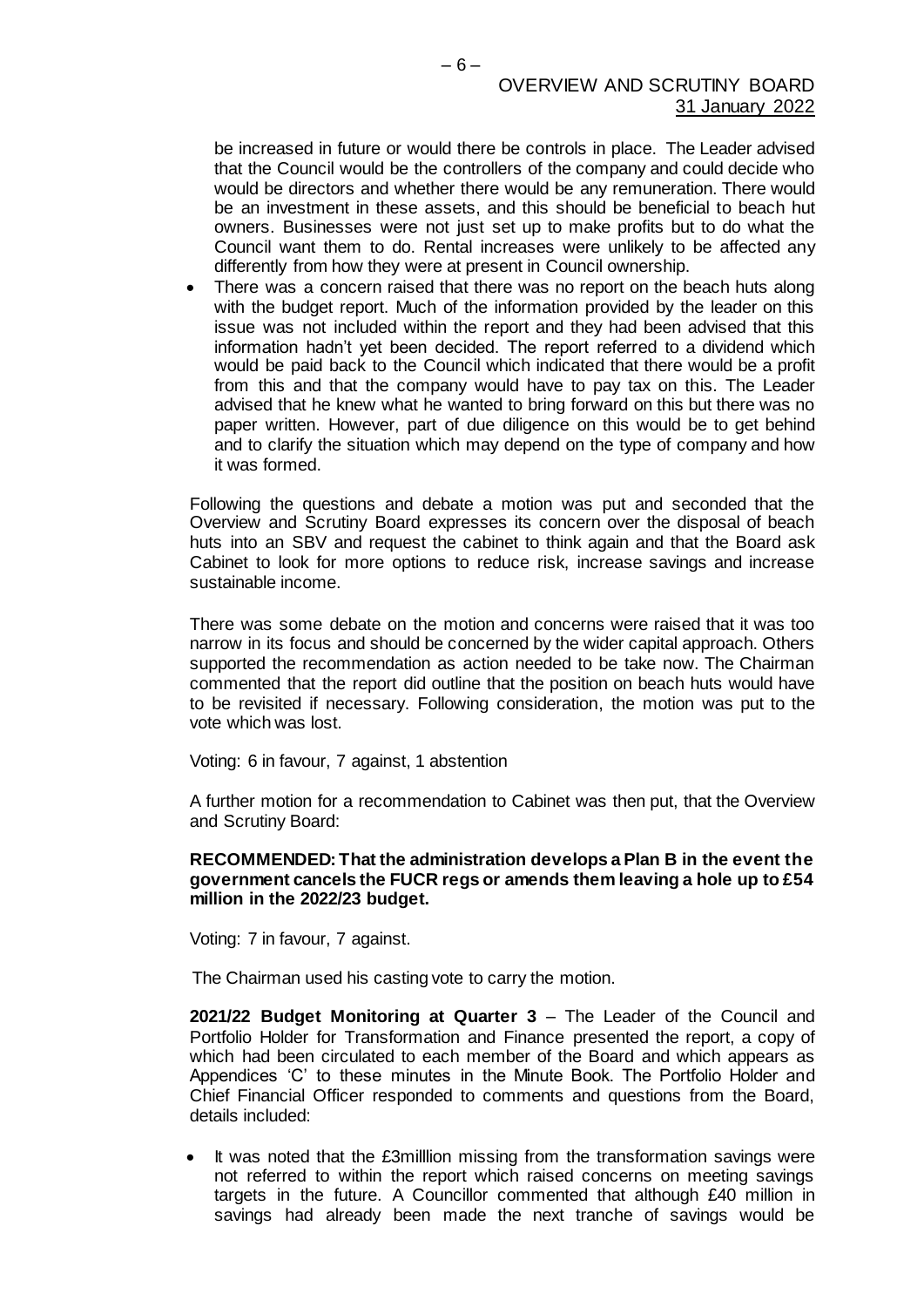significantly harder and would end up driving the Council into bankruptcy. The underlying features of the report indicated another £9million of overspend in the current budget. The Leader said that the financial position had improved so much that a positive choice could be made on the transformation programme and it could be delivered in the right way.

- A Councillor referred to shortages in the Adult Social Care workforce which had resulted in a £1million saving in the budget. It was suggested that these needed to be filled to provide adequate care to elderly and vulnerable adults. The level of vacancies indicated that the market rate for the jobs needed to increase. This seemed to be setting the service up for an overspend in future. The Leader commented that there were real pressures on wage inflation with staff and to address this the Council were looking at options with Tricuro and recruitment options with the university. Investment in staff were important and there was over £9million of investment moving forward.
- A Board member commented on services for children and young people in BCP. Councillors had recently received a briefing on complex needs of children in BCP and children were in danger of getting lost due to gaps in the provision across different areas of the conurbation. More responsibility needed to be taken for this. A mapping exercise had been launched to identify gaps and this would result in an increase in costs. The Chairman advised that this issue should be taken up with the Children's Services O&S Committee.

The meeting adjourned at 9:03pm and resumed 9.11pm

#### 161. Scrutiny of the Corporate Strategy Cabinet Report

The Leader of the Council and Portfolio Holder for Transformation and Finance introduced the report, a copy of which had been circulated to each member of the Board and which appears as Appendix 'D' to these minutes in the Minute Book. The Portfolio Holder and Chief Financial Officer responded to comments and questions from the Board, details included:

- A Board member commented that it was understood that Christchurch street lighting was not currently with a renewable provider as opposed to it being indicated within the report that all electricity would be with a renewable provider. It was suggested that an officer would need to respond to the detail on this issue.
- The report stated that food waste provision would be unified across the Council by April 2023, it was understood that there was an intention that environment act would bring everything forward by 2023 but there was no funding for this until 2025. The Leader confirmed that it was the ambition to level up and was now a commitment in the strategy. However, the confirmation on funding was still awaited from the government.
- A Councillor asked about the section on dynamic economy which indicated that the future of the Winter Gardens would be determined and the impact on the partnership with Morgan Sindel and associated risks. There was an ambition around dynamic places which was now being fully resourced. The funding indicated was the full cost of the Winter Gardens spent to date. There was a future places scheme in place to look at this and all other sites as well.
- The report indicated the adoption of the Local Plan would be finalised by April 2023 – but the timeline indicated April 2024, the Leader suggested it was probably a typo and would be amended.
- The report indicated that the Youth Strategy would be finalised by March 2022 but this was not coming to Overview and Scrutiny until April. The Leader noted this and confirmed that April was correct.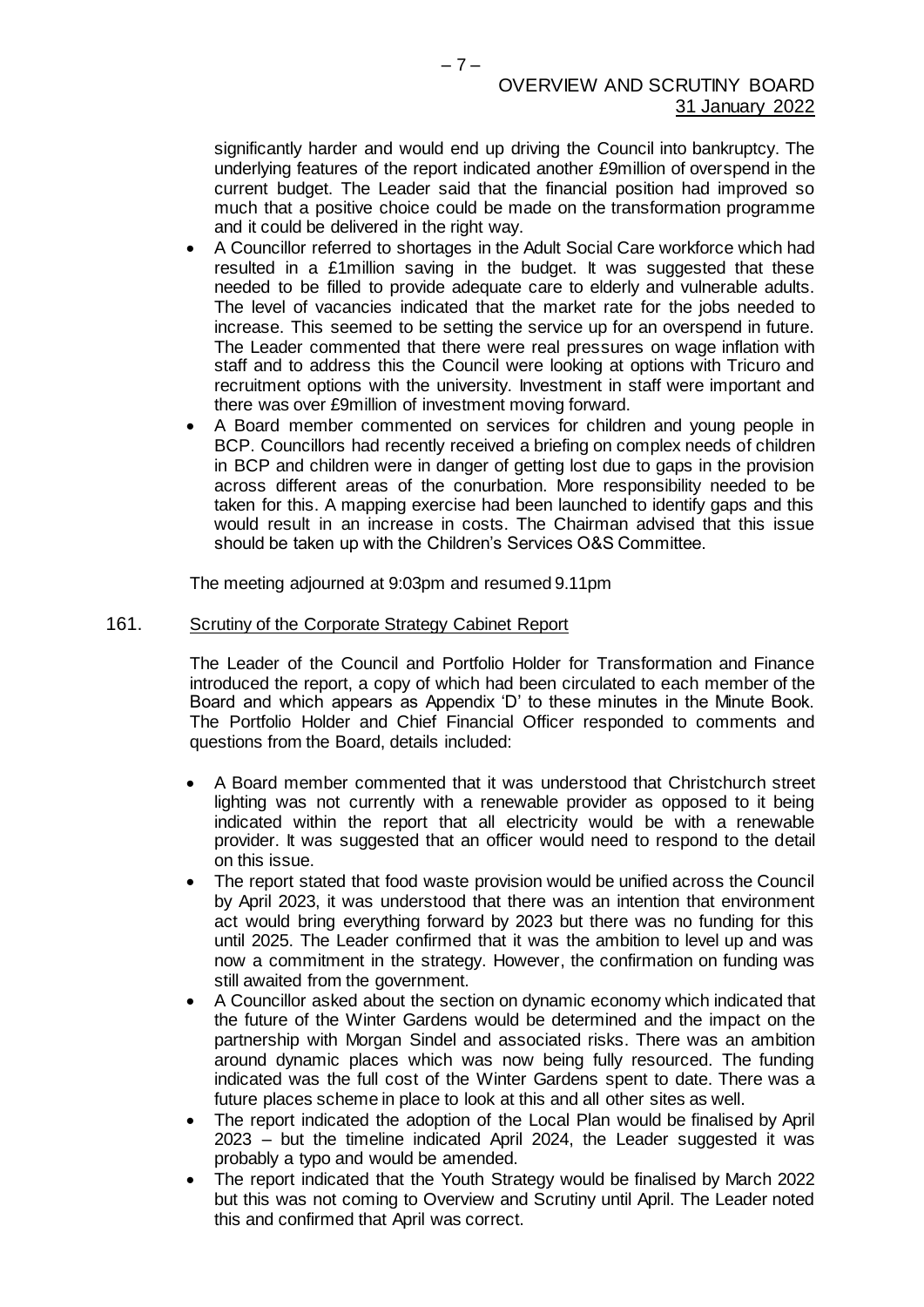- A Councillor commented that the report indicated that the high needs block would be balanced by March 2023 but this hadn't been indicated previously. The High Needs Block did need to be addressed. There was more capital investment into schools along with the service-based transformation.
- The Accountable Council section refered to digital tools but at the moment there was a lot of disappointment from residents that there was a lack of traditional engagement and a push towards digital tools when this was not a viable option for everyone. There was an ambition to be an entirely digitally enabled authority but there was also significant investment going back into telephony and improving the customer offer on this. A Councillor responded that there was a feeling of mistrust amongst some residents particularly in relation to issues such as the Local Plan and Seafront Strategy. The Leader suggested that hubs in libraries would increase provision in more desirable locations. The Leader also advised that he would take back the issues raised around consultations to the relevant Portfolio Holders.
- A Board member asked about a performance dashboard related to the issues within the Corporate Strategy Delivery Plans. This had been suggested previously and the Leader was asked if these could be included next time to more easily understand the position on these targets. The Leader confirmed that they were working on this and that the Chief Executive was also keen to move this forward.
- The Chairman commented on the recent series of articles on the Winter Gardens with a number of different issues raised around the forthcoming development and concern raised by the operator of the BIC in relation to this. The Chairman asked about the direct cost indicated and whether this also include accrued interest on loans.
- A Councillor commented that they were pleased to hear that the ambition to end poverty, protect the planet and ensure prosperity for all was part of the levelling up goal.
- A Board member questioned whether the access to leisure and learning policy would be spread across the whole area as it was currently only available in Poole. The Leader confirmed that it would be extended across the conurbation, but the Council was also looking further than this in terms of the futures fund around sport more generally and wanted to make a commitment to make sure the area had good facilities and invest further in terms of elite sport ability.
- A Councillor welcomed the proposed initiative to bring services closer to the people but questioned that the Christchurch Library Hub had been well received. In particular there were issues between different groups of staff using the building. The Leader had advised that he had received positive feedback and the Council were committed to delivering services in the heart of the community. The Leader welcomed feedback from local ward Councillors or anybody else on the issue.

The Chairman thanked the Leader of the Council for his responses and comments on all of the items at the meeting.

### 162. Forward Plan

The Chairman outlined the Board's Current Forward Plan and noted that it had been circulated to Board members prior to the meeting and asked if anyone had any comments.

**Motion from Council** - The Chairman reported that the Council at its meeting on 11 January had considered a motion from Councillor C Rigby copy of which had been circulated to each member of the Board and which appears as Appendix 'E'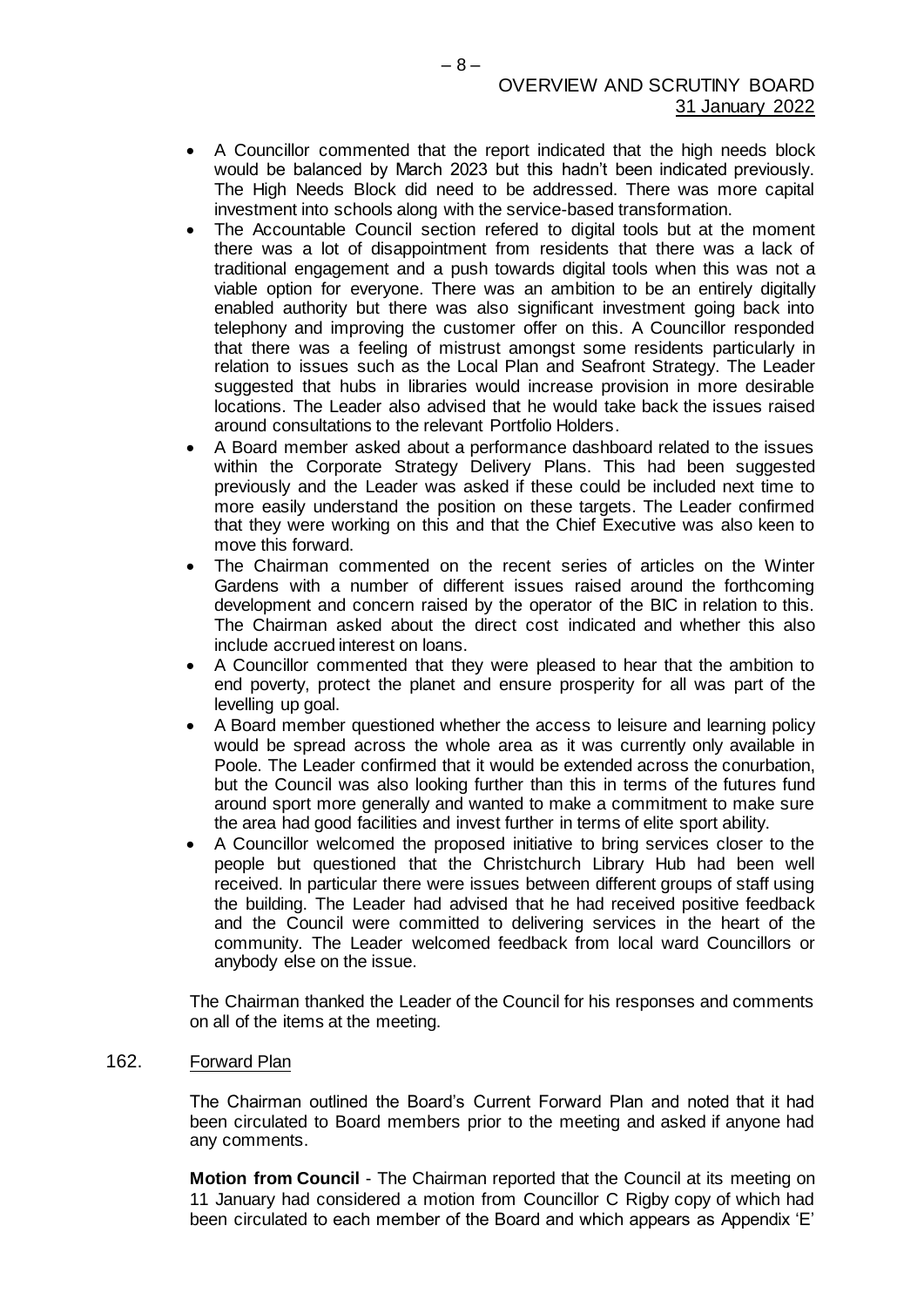to these minutes in the minute Book. Council had agreed to refer the motion to the Overview and Scrutiny Board. The Board was asked to consider whether or not to exercise its powers of scrutiny by adding further consideration of the motion to its Forward Plan.

The Chairman commented that the role of the O&S Board was to review and test and challenge Council policy and that he was not sure that this was something which Overview and Scrutiny should be looking into at present. It was suggested that it could be referred to the Cabinet. Following discussion on this issue it was suggested that it wouldn't be appropriate to make a recommendation to Cabinet and that if the Board were not going to add it to its Forward Plan it should be referred back to Council.

It was suggested that the reason the motion was referred to the O&S Board was to allow an opportunity to look into the impact that agreeing it would have on BCP. It was suggested that the O&S Board could request a report from the Council's new climate officer to be considered at a future meeting. A Councillor commented that they would want further information as to what the intentions were, of Council referring this issue to the O&S Board.

A concern was raised that, depending on action taken, a precedent may be set that motions would not be agreed without a drawn-out investigation. In this case the motion was for the Portfolio Holder to take some action and it would have been more appropriate for it to be referred to the Portfolio Holder directly.

Following further discussion, it was proposed that the motion should not join the O&S Board's Forward Plan and should be referred back to Council for further consideration.

#### **RESOVLED: That further consideration of the motion does not join the Board's Forward Plan and that the motion be referred back to full Council for further debate.**

In taking this decision the Board did not consider that it had current capacity within its work programme to commission a further piece of work and that it would be appropriate for the new O&S Place Committee, to look further at any issues arising from it following consideration of the original motion by full Council. It was suggested that referring the issue back to Full Council would allow the Portfolio Holder time to research the issue further and respond to any issues raised in the debate at full Council. Also, in reaching this decision the Board considered that it would be appropriate for the issue to be debated in full at a Council meeting by all members of the Council.

**Forward Plan update** – A Councillor asked about the Leisure Review which had now been removed from the Board's Forward Plan. It was noted that due to the impact of Covid this had been delayed and would be considered again in future.

It was noted that there was an error on the month for a Cabinet meeting in the Forward Plan and that this would be amended.

A Councillor asked about the outcome of the fly-tipping trial which was previously considered by the Board. The Chairman agreed to follow up on this and add to the forward plan if necessary.

A request was made to add an item to the Forward Plan on Future Places. It was noted that the Board had not seen the CEO or any staff. It was suggested that a